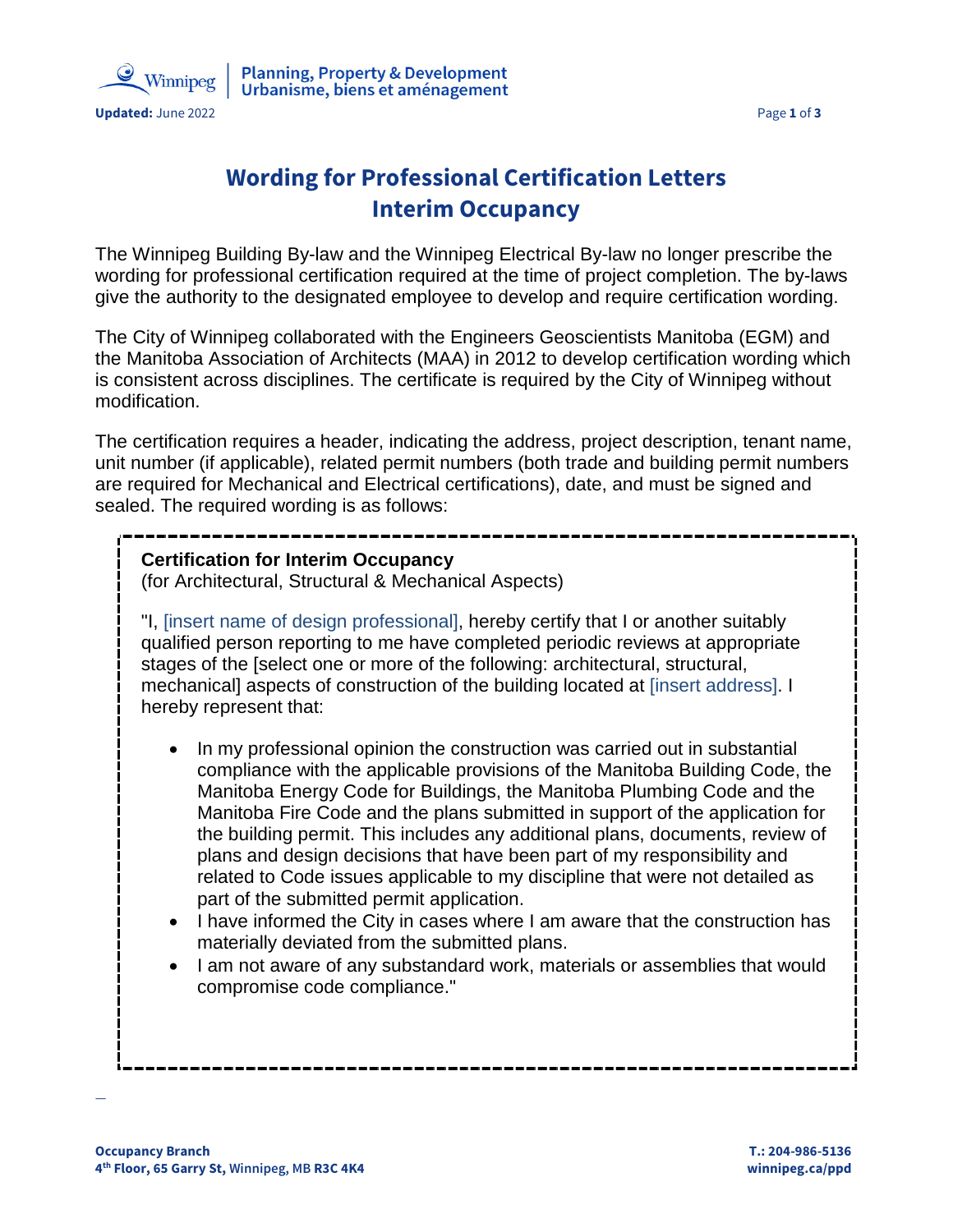

—

## **List of Exceptions and Points of Non-Compliance:**

In my professional opinion, these points of non-compliance with the Manitoba Building Code, the Manitoba Energy Code for Buildings, the Manitoba Plumbing Code and the Manitoba Fire Code are not material and do not pose a health or safety hazard to occupants of the building. In my professional opinion, the above-noted building may be occupied until [insert date] and on the following conditions [insert list of conditions] without compromising the health or safety of occupants."

### **Electrical Certification for Interim Occupancy**

"I, [insert name of design professional], hereby certify that I or another suitably qualified person reporting to me have completed periodic reviews at appropriate stages of the electrical aspects of construction of the building located at [insert address]. I hereby represent that:

- In my professional opinion the construction was carried out in substantial compliance with the applicable provisions of the Winnipeg Electrical By-law, the Manitoba Building Code and the Manitoba Energy Code for Buildings and the plans submitted in support of the application for the building permit. This includes any additional plans, documents, review of plans and design decisions that have been part of my responsibility and related to Code issues applicable to my discipline that were not detailed as part of the submitted permit application.
- I have informed the City in cases where I am aware that the construction has materially deviated from the submitted plans.
- I am not aware of any substandard work, materials or assemblies that would compromise code compliance."

#### **List of Exceptions and Points of Non-Compliance:**

In my professional opinion, these points of non-compliance with the Winnipeg Electrical By- law, the Manitoba Building Code and the Manitoba Energy Code for Buildings are not material and do not pose a health or safety hazard to occupants of the building. In my professional opinion, the above-noted building may be occupied until [insert date] and on the following conditions [insert list of conditions] without compromising the health or safety of occupants."